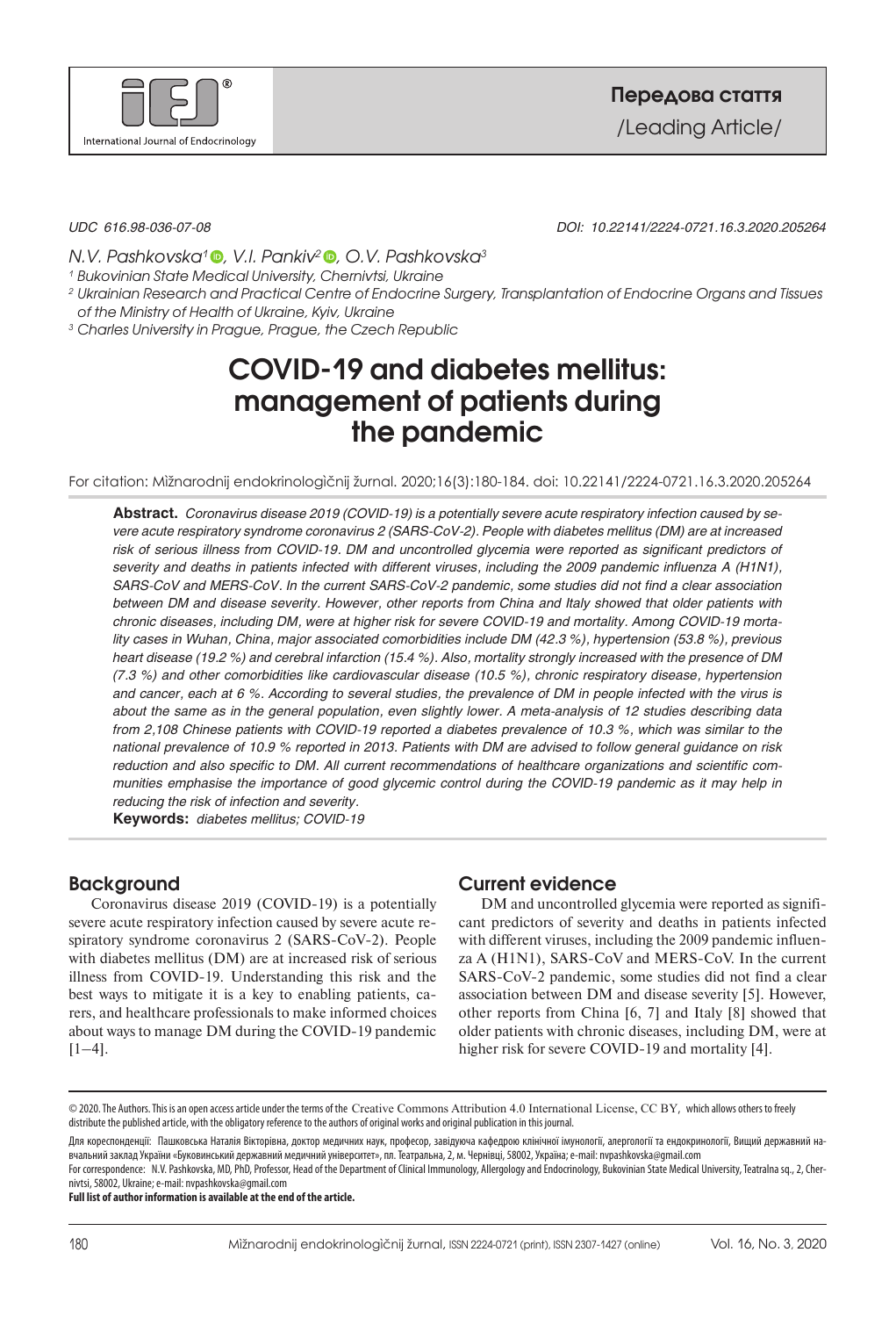DM is a chronic inflammatory condition characterized by multiple metabolic and vascular abnormalities that can affect the response to pathogens. Hyperglycemia and insulin resistance promote increased synthesis of glycosylation end products and pro-inflammatory cytokines, oxidative stress, in addition to stimulating the production of adhesion molecules that mediate tissue inflammation. This inflammatory process may compose the underlying mechanism that leads to a higher propensity for infections, with worse outcomes thereof in patients with DM [4].

iF 1

Among COVID-19 mortality cases in Wuhan, China, major associated comorbidities included DM (42.3 %), hypertension (53.8 %), previous heart disease (19.2 %) and cerebral infarction (15.4 %). Also, mortality strongly increased with the presence of DM (7.3 %) and other comorbidities like cardiovascular disease (10.5 %), chronic respiratory disease, hypertension and cancer, each at 6 % (Fig. 1) [2].

Today, suggestions are made on the possible pathological mechanisms of the relationship between DM and COVID-19. However, no definite conclusions can be made based on current limited evidence [4].

Scarce data exist regarding glucose metabolism and the development of acute complications of DM (e.g., ketoacidosis — DKA) in patients with COVID-19. Infection of SARS-CoV-2 in those with DM possibly triggers higher stress conditions, with the greater release of hyperglycemic hormones, e.g., glucocorticoids and catecholamines, leading to increased blood glucose levels and abnormal glucose variability [9].

On the other hand, a retrospective study from Wuhan reported that around 10 % of the patients with type 2 DM and COVID-19 suffered at least one episode of hypoglycemia (< 3.9 mmol/l) [10]. Hypoglycemia has been shown to mobilize pro-inflammatory monocytes and increase platelet reactivity, contributing to higher cardiovascular mortality in patients with diabetes [11].

Yet it remains largely unknown how exactly the inflammatory and immune response occurs in these patients,



*Figure 1. Coronavirus: early-stage case fatality rates by underlying health condition in China*

as well as whether hyper- or hypoglycemia may alter the SARS-CoV-2 virulence, or the virus itself interferes with insulin secretion or glycemic control. Furthermore, the impact of usual diabetes drug treatment on COVID-19 outcomes, as well as therapeutic approaches for COVID-19 on glucose regulation remains unspecified [4].

In addition, COVID-19 with diabetes mellitus has much more potential to progress rapidly with acute respiratory distress syndrome and septic shock, which may be eventually followed by multiple organ failure [5, 9].

According to several studies, the prevalence of DM in people infected with the virus is about the same as in the general population, even slightly lower [12, 13]. A metaanalysis of 12 studies describing data from 2,108 Chinese patients with COVID-19 reported a diabetes prevalence of 10.3 % [13], which was similar to the national prevalence of 10.9 % reported in 2013.

## **Measures in diabetic patients**

Patients with DM are advised to follow general guidance on risk reduction and also specific to DM. All current recommendations of healthcare organizations and scientific communities emphasise the importance of good glycemic control during the COVID-19 pandemic as it may help in reducing the risk of infection and severity [2, 3, 14, 15].

#### *Specific measures in diabetic patients*

— More frequent blood glucose monitoring (in people who self-monitor).

— To take influenza and pneumonia vaccinations as offered.

— Patients with DM with coexisting heart or kidney disease require special care to stabilise their cardiac/renal status [3, 15].

#### **General preventive measures**

Thorough handwashing with soap and water should be encouraged since it kills the virus. Use of alcohol-based hand rubs is also healthy.

There is a need to practise proper respiratory hygiene with covering of mouth and nose with bent elbow or tissue when coughing or sneezing. Touching of mouth, nose and eyes should be avoided.

Contact with an affected person needs to be minimised. Use of recommended face masks is advised if there is a contact with someone with respiratory symptoms.

Non-essential travel to major affected areas should be avoided in order to restrict the spread of infection [1, 15].

## **Management of patients with diabetes mellitus and COVID-19** *Medication management*

Medication management is a key issue for patients with DM when unwell. It is unclear if there are specific considerations related to COVID-19. A narrative review (not systematic) of clinical considerations for DM during COVID-19 [3] suggests that:

— anti-hyperglycemic agents that can cause volume depletion or hypoglycemia should be avoided;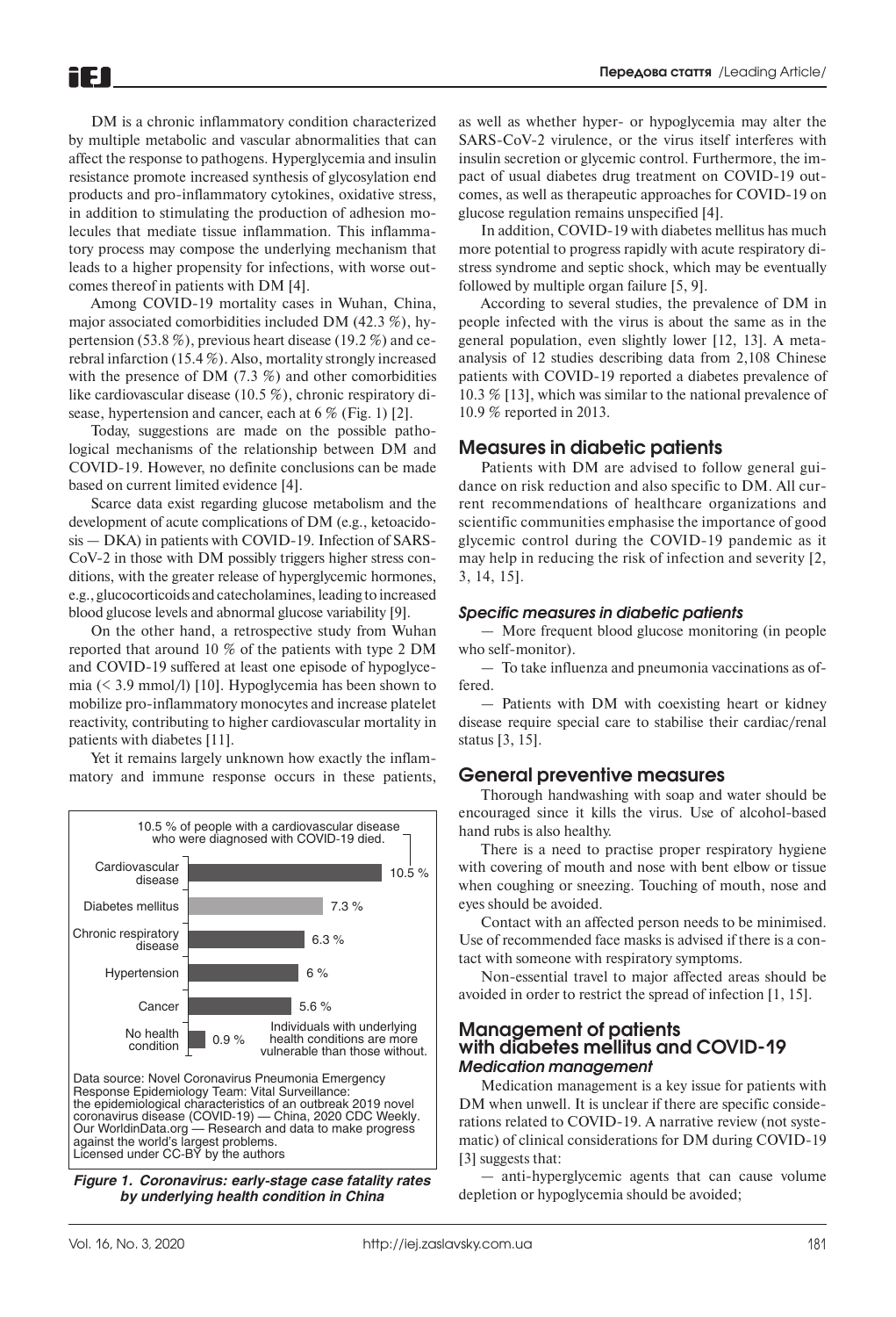— dosage of oral anti-diabetic drugs may need to be reduced;

— oral agents especially metformin and sodium-glucose cotransporter-2 inhibitors (SGLT2) need to be stopped;

— insulin is the preferred agent for control of hyperglycemia in hospitalised sick patients.

[Diabetes UK](https://www.diabetes.org.uk/about_us/news/coronavirus) also emphasises the need to discontinue *SGLT2 inhibitors* when unwell (dapagliflozin, canagliflozin, empagliflozin) [15]. This may be due to an increased risk of euglycemic DKA and dehydration [16].

However, it should be noted that the question of the use of metformin in patients with DM and СOVID-19 is still debatable. Practitioners have often avoided the use of *metformin* in patients at risk of hypoxia due to a potential risk of lactic acidosis even though metformin is rarely associated with lactic acidosis. But, on the other hand, that its risk is minimal and does not exceed the benefits of metabolic effects [17]. Moreover, metformin is included in the list of sixty-nine drugs and experimental compounds, that may be effective in treating COVID-19 based on molecular effects [18].

Noteworthy is the fact that dipeptidyl-peptidase-4 (DPP-4) is the primary receptor of MERS-CoV [19]. Since *DPP-4 inhibitors* are commonly applied in the treatment of diabetes worldwide, future research should explore whether DPP-4 may also act as a receptor for SARS-CoV-2, thus contributing to a potential protective effect of these drugs against COVID-19 [20].

*ACE inhibitors* are prescribed for many people with DM to prevent or control diabetic complications; it has been suggested that these have the potential to both benefit and cause harm in COVID-19 [3]. Nevertheless, a retrospective analysis performed on 112 patients with COVID-19 and CVD did not show a significant difference in the proportion of ACEI/ARB medication between survivors and non-survivors [21].

It should be noted that today, "there is no specific medicine recommended to prevent or treat the new coronavirus", according to the World Health Organization (WHO). "Some specific treatments are under investigation and will be tested through clinical trials," the WHO said [22].

#### *Management in the community*

Management in the community has been covered by recent guidance and generally follows standard sick-day rules for patients with DM.

Advice is also offered for patients with DM experiencing symptoms of COVID-19 [3, 14, 15]. Those specific to patients with DM include:

— following advice of diabetes care provider;

— checking blood sugar more frequently for people who routinely check their blood sugar level at home (every 4 hours including at night at type 1 DM);

— testing for ketones;

— contacting healthcare provider if the blood sugar level is high or if ketones are present;

— being aware of the signs of hyperglycemia for those who don't routinely test at home and contacting a healthcare provider if experiencing symptoms;

— staying hydrated;

— trying to eat or have drinks with carbohydrates for energy;

— getting medical help as soon as possible if vomiting or not able to keep fluids down [3, 14].

It is noticed that atypical ketosis was observed in type 2 DM; fluid replacement may need to be tempered during DKA management due to risk of ARDS; in a subset in a ventilated cohort high doses of insulin were required to manage hyperglycemia; and as patients often need to be nursed prone, which interrupts feeding, there is paradoxically also a risk of hypoglycemia [3, 14, 15].

Post-discharge, they recommend blood glucose homeostasis be maintained continuously for 4 weeks and advise that patients need to avoid infectious diseases due to a lower immune response [3, 14].

**Conflicts of interests.** Authors declare the absence of any conflicts of interests and their own financial interest that might be construed to influence the results or interpretation of their manuscript.

## **References**

*1. [Gupta R, Ghosh A, Singh AK, Misra A. Clinical con](https://pubmed.ncbi.nlm.nih.gov/32172175/?from_term=Clinical+considerations+for+patients+with+diabetes+in+times+of+COVID-19+epidemic&from_pos=1)[siderations for patients with diabetes in times of COVID-19](https://pubmed.ncbi.nlm.nih.gov/32172175/?from_term=Clinical+considerations+for+patients+with+diabetes+in+times+of+COVID-19+epidemic&from_pos=1)*  epidemic. Diabetes Metab Syndr. 2020;14(3):211□212. *[doi:10.1016/j.dsx.2020.03.002.](https://pubmed.ncbi.nlm.nih.gov/32172175/?from_term=Clinical+considerations+for+patients+with+diabetes+in+times+of+COVID-19+epidemic&from_pos=1)*

*2. [Puig-Domingo M, Marazuela M, Giustina A. COV-](https://pubmed.ncbi.nlm.nih.gov/32279224/?from_single_result=COVID-19+and+endocrine+diseases.+A+statement+from+the+European+Society+of+Endocrinology&expanded_search_query=COVID-19+and+endocrine+diseases.+A+statement+from+the+European+Society+of+Endocrinology)[ID-19 and endocrine diseases. A statement from the Euro](https://pubmed.ncbi.nlm.nih.gov/32279224/?from_single_result=COVID-19+and+endocrine+diseases.+A+statement+from+the+European+Society+of+Endocrinology&expanded_search_query=COVID-19+and+endocrine+diseases.+A+statement+from+the+European+Society+of+Endocrinology)pean Society of Endocrinology. Endocrine. 2020;68(1):2*□5. *[doi:10.1007/s12020-020-02294-5.](https://pubmed.ncbi.nlm.nih.gov/32279224/?from_single_result=COVID-19+and+endocrine+diseases.+A+statement+from+the+European+Society+of+Endocrinology&expanded_search_query=COVID-19+and+endocrine+diseases.+A+statement+from+the+European+Society+of+Endocrinology)*

*3. Hartmann-Boyce J, Morris E, Goyder C, et al. Managing diabetes during the COVID-19 pandemic. The Oxford CEBM COVID-19 Evidence Service. Available from: [https://](https://www.cebm.net/covid-19/managing-diabetes-during-the-covid-19-pandemic/) [www.cebm.net/covid-19/managing-diabetes-during-the-cov](https://www.cebm.net/covid-19/managing-diabetes-during-the-covid-19-pandemic/)[id-19-pandemic/.](https://www.cebm.net/covid-19/managing-diabetes-during-the-covid-19-pandemic/) Accessed: 2020 Apr 8.*

*4. [Hussain A, Bhowmik B, do Vale Moreira NC. CO-](https://pubmed.ncbi.nlm.nih.gov/32278764/?from_term=COVID-19+and+Diabetes%3A+Knowledge+in+Progress+%5B&from_pos=1)[VID-19 and diabetes: Knowledge in progress. Diabe](https://pubmed.ncbi.nlm.nih.gov/32278764/?from_term=COVID-19+and+Diabetes%3A+Knowledge+in+Progress+%5B&from_pos=1)[tes Res Clin Pract. 2020;162:108142. doi:10.1016/j.di](https://pubmed.ncbi.nlm.nih.gov/32278764/?from_term=COVID-19+and+Diabetes%3A+Knowledge+in+Progress+%5B&from_pos=1)[abres.2020.108142.](https://pubmed.ncbi.nlm.nih.gov/32278764/?from_term=COVID-19+and+Diabetes%3A+Knowledge+in+Progress+%5B&from_pos=1)*

*5. [Zhang JJ, Dong X, Cao YY, et al. Clinical charac](https://pubmed.ncbi.nlm.nih.gov/32077115/?from_term=.+Clinical+characteristics+of+140+patients+infected+with+SARS-CoV-2+in+Wuhan&from_pos=1)[teristics of 140 patients infected with SARS-CoV-2 in Wu](https://pubmed.ncbi.nlm.nih.gov/32077115/?from_term=.+Clinical+characteristics+of+140+patients+infected+with+SARS-CoV-2+in+Wuhan&from_pos=1)[han, China. Allergy. 2020;10.1111/all.14238. doi:10.1111/](https://pubmed.ncbi.nlm.nih.gov/32077115/?from_term=.+Clinical+characteristics+of+140+patients+infected+with+SARS-CoV-2+in+Wuhan&from_pos=1) [all.14238.](https://pubmed.ncbi.nlm.nih.gov/32077115/?from_term=.+Clinical+characteristics+of+140+patients+infected+with+SARS-CoV-2+in+Wuhan&from_pos=1)*

*6. Guan WJ, Ni ZY, Hu Y, et al. Clinical Characteristics of Coronavirus Disease 2019 in China. N Engl J Med. 2020;382(18):1708‐1720. doi:10.1056/NEJMoa2002032.*

*7. [Wu Z, McGoogan JM. Characteristics of and Im](https://pubmed.ncbi.nlm.nih.gov/32091533/?from_single_result=Characteristics+of+and+Important+Lessons+from+the+Coronavirus+Disease+2019+%28COVID-19%29+Outbreak+in+China%3A+Summary+of+a+Report+of+72+314+Cases+From+the+Chinese+Center+for+Disease+Control+and+Prevention&expanded_search_query=Characteristics+of+and+Important+Lessons+from+the+Coronavirus+Disease+2019+%28COVID-19%29+Outbreak+in+China%3A+Summary+of+a+Report+of+72+314+Cases+From+the+Chinese+Center+for+Disease+Control+and+Prevention)[portant Lessons From the Coronavirus Disease 2019 \(CO-](https://pubmed.ncbi.nlm.nih.gov/32091533/?from_single_result=Characteristics+of+and+Important+Lessons+from+the+Coronavirus+Disease+2019+%28COVID-19%29+Outbreak+in+China%3A+Summary+of+a+Report+of+72+314+Cases+From+the+Chinese+Center+for+Disease+Control+and+Prevention&expanded_search_query=Characteristics+of+and+Important+Lessons+from+the+Coronavirus+Disease+2019+%28COVID-19%29+Outbreak+in+China%3A+Summary+of+a+Report+of+72+314+Cases+From+the+Chinese+Center+for+Disease+Control+and+Prevention)[VID-19\) Outbreak in China: Summary of a Report of 72](https://pubmed.ncbi.nlm.nih.gov/32091533/?from_single_result=Characteristics+of+and+Important+Lessons+from+the+Coronavirus+Disease+2019+%28COVID-19%29+Outbreak+in+China%3A+Summary+of+a+Report+of+72+314+Cases+From+the+Chinese+Center+for+Disease+Control+and+Prevention&expanded_search_query=Characteristics+of+and+Important+Lessons+from+the+Coronavirus+Disease+2019+%28COVID-19%29+Outbreak+in+China%3A+Summary+of+a+Report+of+72+314+Cases+From+the+Chinese+Center+for+Disease+Control+and+Prevention) 314 [Cases From the Chinese Center for Disease Control and Pre](https://pubmed.ncbi.nlm.nih.gov/32091533/?from_single_result=Characteristics+of+and+Important+Lessons+from+the+Coronavirus+Disease+2019+%28COVID-19%29+Outbreak+in+China%3A+Summary+of+a+Report+of+72+314+Cases+From+the+Chinese+Center+for+Disease+Control+and+Prevention&expanded_search_query=Characteristics+of+and+Important+Lessons+from+the+Coronavirus+Disease+2019+%28COVID-19%29+Outbreak+in+China%3A+Summary+of+a+Report+of+72+314+Cases+From+the+Chinese+Center+for+Disease+Control+and+Prevention)[vention. JAMA. 2020;10.1001/jama.2020.2648. doi:10.1001/](https://pubmed.ncbi.nlm.nih.gov/32091533/?from_single_result=Characteristics+of+and+Important+Lessons+from+the+Coronavirus+Disease+2019+%28COVID-19%29+Outbreak+in+China%3A+Summary+of+a+Report+of+72+314+Cases+From+the+Chinese+Center+for+Disease+Control+and+Prevention&expanded_search_query=Characteristics+of+and+Important+Lessons+from+the+Coronavirus+Disease+2019+%28COVID-19%29+Outbreak+in+China%3A+Summary+of+a+Report+of+72+314+Cases+From+the+Chinese+Center+for+Disease+Control+and+Prevention) [jama.2020.2648.](https://pubmed.ncbi.nlm.nih.gov/32091533/?from_single_result=Characteristics+of+and+Important+Lessons+from+the+Coronavirus+Disease+2019+%28COVID-19%29+Outbreak+in+China%3A+Summary+of+a+Report+of+72+314+Cases+From+the+Chinese+Center+for+Disease+Control+and+Prevention&expanded_search_query=Characteristics+of+and+Important+Lessons+from+the+Coronavirus+Disease+2019+%28COVID-19%29+Outbreak+in+China%3A+Summary+of+a+Report+of+72+314+Cases+From+the+Chinese+Center+for+Disease+Control+and+Prevention)*

*8. [Onder G, Rezza G, Brusaferro S. Case-Fatality Rate](https://pubmed.ncbi.nlm.nih.gov/32203977/?from_single_result=Case-Fatality+Rate+and+Characteristics+of+Patients+Dying+in+Relation+to+COVID-19+in+Italy&expanded_search_query=Case-Fatality+Rate+and+Characteristics+of+Patients+Dying+in+Relation+to+COVID-19+in+Italy)  [and Characteristics of Patients Dying in Relation to CO-](https://pubmed.ncbi.nlm.nih.gov/32203977/?from_single_result=Case-Fatality+Rate+and+Characteristics+of+Patients+Dying+in+Relation+to+COVID-19+in+Italy&expanded_search_query=Case-Fatality+Rate+and+Characteristics+of+Patients+Dying+in+Relation+to+COVID-19+in+Italy)[VID-19 in Italy. JAMA. 2020;10.1001/jama.2020.4683.](https://pubmed.ncbi.nlm.nih.gov/32203977/?from_single_result=Case-Fatality+Rate+and+Characteristics+of+Patients+Dying+in+Relation+to+COVID-19+in+Italy&expanded_search_query=Case-Fatality+Rate+and+Characteristics+of+Patients+Dying+in+Relation+to+COVID-19+in+Italy)  [doi:10.1001/jama.2020.4683.](https://pubmed.ncbi.nlm.nih.gov/32203977/?from_single_result=Case-Fatality+Rate+and+Characteristics+of+Patients+Dying+in+Relation+to+COVID-19+in+Italy&expanded_search_query=Case-Fatality+Rate+and+Characteristics+of+Patients+Dying+in+Relation+to+COVID-19+in+Italy)*

*9. [Wang A, Zhao W, Xu Z, Gu J. Timely blood glucose](https://pubmed.ncbi.nlm.nih.gov/32179126/?from_single_result=Timely+blood+glucose+management+for+the+outbreak+of+2019+novel+coronavirus+disease+%28COVID-19%29+is+urgently+needed&expanded_search_query=Timely+blood+glucose+management+for+the+outbreak+of+2019+novel+coronavirus+disease+%28COVID-19%29+is+urgently+needed)  [management for the outbreak of 2019 novel coronavirus dis](https://pubmed.ncbi.nlm.nih.gov/32179126/?from_single_result=Timely+blood+glucose+management+for+the+outbreak+of+2019+novel+coronavirus+disease+%28COVID-19%29+is+urgently+needed&expanded_search_query=Timely+blood+glucose+management+for+the+outbreak+of+2019+novel+coronavirus+disease+%28COVID-19%29+is+urgently+needed)[ease \(COVID-19\) is urgently needed. Diabetes Res Clin Pract.](https://pubmed.ncbi.nlm.nih.gov/32179126/?from_single_result=Timely+blood+glucose+management+for+the+outbreak+of+2019+novel+coronavirus+disease+%28COVID-19%29+is+urgently+needed&expanded_search_query=Timely+blood+glucose+management+for+the+outbreak+of+2019+novel+coronavirus+disease+%28COVID-19%29+is+urgently+needed)  [2020;162:108118. doi:10.1016/j.diabres.2020.108118.](https://pubmed.ncbi.nlm.nih.gov/32179126/?from_single_result=Timely+blood+glucose+management+for+the+outbreak+of+2019+novel+coronavirus+disease+%28COVID-19%29+is+urgently+needed&expanded_search_query=Timely+blood+glucose+management+for+the+outbreak+of+2019+novel+coronavirus+disease+%28COVID-19%29+is+urgently+needed)*

*10. [Zhou J, Tan J. Diabetes patients with COVID-19](https://pubmed.ncbi.nlm.nih.gov/32220612/?from_single_result=Diabetes+patients+with+COVID-19+need+better+blood+glucose+management+in+Wuhan%2C+China&expanded_search_query=Diabetes+patients+with+COVID-19+need+better+blood+glucose+management+in+Wuhan%2C+China)*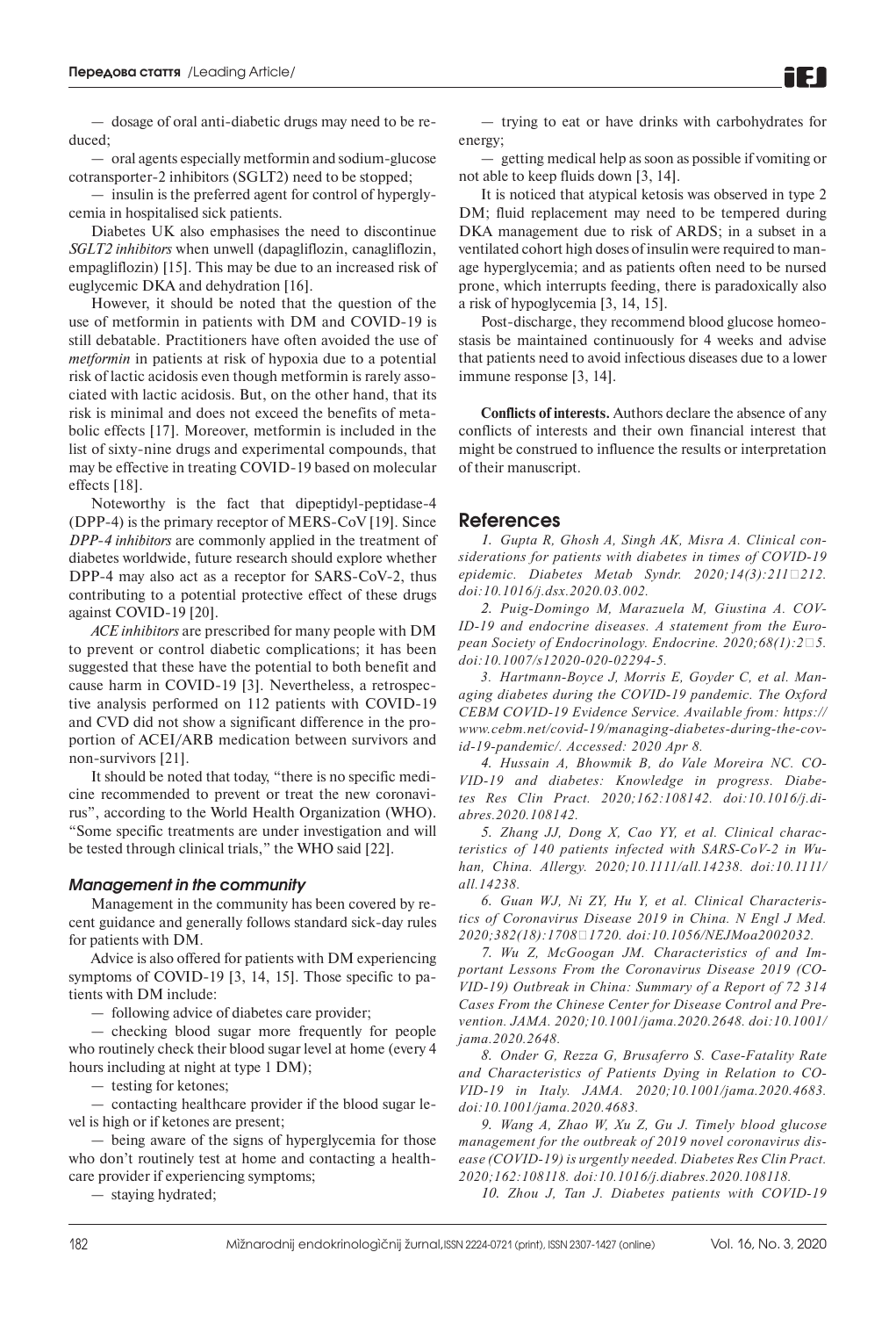*[need better blood glucose management in Wuhan, Chi](https://pubmed.ncbi.nlm.nih.gov/32220612/?from_single_result=Diabetes+patients+with+COVID-19+need+better+blood+glucose+management+in+Wuhan%2C+China&expanded_search_query=Diabetes+patients+with+COVID-19+need+better+blood+glucose+management+in+Wuhan%2C+China)[na. Metabolism. 2020;107:154216. doi:10.1016/j.metab](https://pubmed.ncbi.nlm.nih.gov/32220612/?from_single_result=Diabetes+patients+with+COVID-19+need+better+blood+glucose+management+in+Wuhan%2C+China&expanded_search_query=Diabetes+patients+with+COVID-19+need+better+blood+glucose+management+in+Wuhan%2C+China)[ol.2020.154216.](https://pubmed.ncbi.nlm.nih.gov/32220612/?from_single_result=Diabetes+patients+with+COVID-19+need+better+blood+glucose+management+in+Wuhan%2C+China&expanded_search_query=Diabetes+patients+with+COVID-19+need+better+blood+glucose+management+in+Wuhan%2C+China)*

*11. Iqbal A, Prince LR, Novodvorsky P, et al. Effect of Hypoglycemia on Inflammatory Responses and the Response to Low-Dose Endotoxemia in Humans. J Clin Endocrinol Metab. 2019;104(4):1187‐1199. doi:10.1210/jc.2018- 01168.*

*12. [Li B, Yang J, Zhao F, et al. Prevalence and impact](https://pubmed.ncbi.nlm.nih.gov/32161990/?from_single_result=Prevalence+and+impact+of+cardiovascular+metabolic+diseases+on+COVID-19+in+China&expanded_search_query=Prevalence+and+impact+of+cardiovascular+metabolic+diseases+on+COVID-19+in+China) [of cardiovascular metabolic diseases on COVID-19 in Chi](https://pubmed.ncbi.nlm.nih.gov/32161990/?from_single_result=Prevalence+and+impact+of+cardiovascular+metabolic+diseases+on+COVID-19+in+China&expanded_search_query=Prevalence+and+impact+of+cardiovascular+metabolic+diseases+on+COVID-19+in+China)[na. Clin Res Cardiol. 2020;109\(5\):531‐538. doi:10.1007/](https://pubmed.ncbi.nlm.nih.gov/32161990/?from_single_result=Prevalence+and+impact+of+cardiovascular+metabolic+diseases+on+COVID-19+in+China&expanded_search_query=Prevalence+and+impact+of+cardiovascular+metabolic+diseases+on+COVID-19+in+China) [s00392-020-01626-9.](https://pubmed.ncbi.nlm.nih.gov/32161990/?from_single_result=Prevalence+and+impact+of+cardiovascular+metabolic+diseases+on+COVID-19+in+China&expanded_search_query=Prevalence+and+impact+of+cardiovascular+metabolic+diseases+on+COVID-19+in+China)*

*13. [Fadini GP, Morieri ML, Longato E, Avogaro A. Prev](https://pubmed.ncbi.nlm.nih.gov/32222956/?from_term=Prevalence+and+impact+of+diabetes+among+people+infected+with+SARS-CoV-2&from_pos=1)[alence and impact of diabetes among people infected with](https://pubmed.ncbi.nlm.nih.gov/32222956/?from_term=Prevalence+and+impact+of+diabetes+among+people+infected+with+SARS-CoV-2&from_pos=1)*   $SARS-CoV-2.$  *J Endocrinol Invest. 2020;43(6):867*□869. *[doi:10.1007/s40618-020-01236-2.](https://pubmed.ncbi.nlm.nih.gov/32222956/?from_term=Prevalence+and+impact+of+diabetes+among+people+infected+with+SARS-CoV-2&from_pos=1)*

*14. Diabetes UK. Coronavirus and diabetes. Available from: [https://www.diabetes.org.uk/about\\_us/news/coronavi](https://www.diabetes.org.uk/about_us/news/coronavirus)[rus](https://www.diabetes.org.uk/about_us/news/coronavirus). Accessed: 2020 Apr 9.*

*15. International Diabetes Federation (IDF). Information on Corona-Virus Disease 2019 (COVID-19) outbreak and guidance for people with diabetes. Available from: [https://www.idf.org/our-network/regions-members/europe/](https://www.idf.org/our-network/regions-members/europe/europe-news/196-information-on-corona-virus-disease-2019-covid-19-outbreak-and-guidance-for-people-with-diabetes.html) [europe-news/196-information-on-corona-virus-disease-](https://www.idf.org/our-network/regions-members/europe/europe-news/196-information-on-corona-virus-disease-2019-covid-19-outbreak-and-guidance-for-people-with-diabetes.html)[2019-covid-19-outbreak-and-guidance-for-people-with-dia](https://www.idf.org/our-network/regions-members/europe/europe-news/196-information-on-corona-virus-disease-2019-covid-19-outbreak-and-guidance-for-people-with-diabetes.html)[betes.html.](https://www.idf.org/our-network/regions-members/europe/europe-news/196-information-on-corona-virus-disease-2019-covid-19-outbreak-and-guidance-for-people-with-diabetes.html) Accessed: 2020 Apr 30.*

*16. Goldenberg RM, Berard LD, Cheng AYY, et al. SGLT2 Inhibitor-associated Diabetic Ketoacidosis: Clinical Review and Recommendations for Prevention and Diagnosis. Clin Ther. 2016;38(12):2654‐2664.e1. doi:10.1016/j.*

*clinthera.2016.11.002.*

*17. [Salpeter SR, Greyber E, Pasternak GA, Salpeter](https://pubmed.ncbi.nlm.nih.gov/20393934/?from_term=.+Risk+of+fatal+and+nonfatal+lactic+acidosis+with+metformin+use+in+type+2+diabetes+mellitus.+&from_pos=1)  [EE. Risk of fatal and nonfatal lactic acidosis with metfor](https://pubmed.ncbi.nlm.nih.gov/20393934/?from_term=.+Risk+of+fatal+and+nonfatal+lactic+acidosis+with+metformin+use+in+type+2+diabetes+mellitus.+&from_pos=1)[min use in type 2 diabetes mellitus. Cochrane Database](https://pubmed.ncbi.nlm.nih.gov/20393934/?from_term=.+Risk+of+fatal+and+nonfatal+lactic+acidosis+with+metformin+use+in+type+2+diabetes+mellitus.+&from_pos=1)  [Syst Rev. 2010;2010\(4\):CD002967. doi:10.1002/14651858.](https://pubmed.ncbi.nlm.nih.gov/20393934/?from_term=.+Risk+of+fatal+and+nonfatal+lactic+acidosis+with+metformin+use+in+type+2+diabetes+mellitus.+&from_pos=1) [CD002967.pub4.](https://pubmed.ncbi.nlm.nih.gov/20393934/?from_term=.+Risk+of+fatal+and+nonfatal+lactic+acidosis+with+metformin+use+in+type+2+diabetes+mellitus.+&from_pos=1)*

*18. [Gordon DE, Jang GM, Bouhaddou M, et al. A SARS-](https://pubmed.ncbi.nlm.nih.gov/32353859/?from_single_result=A+SARS-CoV-2-Human+Protein-Protein+Interaction+Map+Reveals+Drug+Targets+and+Potential+Drug-Repurposing&expanded_search_query=A+SARS-CoV-2-Human+Protein-Protein+Interaction+Map+Reveals+Drug+Targets+and+Potential+Drug-Repurposing)[CoV-2 protein interaction map reveals targets for drug](https://pubmed.ncbi.nlm.nih.gov/32353859/?from_single_result=A+SARS-CoV-2-Human+Protein-Protein+Interaction+Map+Reveals+Drug+Targets+and+Potential+Drug-Repurposing&expanded_search_query=A+SARS-CoV-2-Human+Protein-Protein+Interaction+Map+Reveals+Drug+Targets+and+Potential+Drug-Repurposing)  [repurposing. Nature. 2020;10.1038/s41586-020-2286-9.](https://pubmed.ncbi.nlm.nih.gov/32353859/?from_single_result=A+SARS-CoV-2-Human+Protein-Protein+Interaction+Map+Reveals+Drug+Targets+and+Potential+Drug-Repurposing&expanded_search_query=A+SARS-CoV-2-Human+Protein-Protein+Interaction+Map+Reveals+Drug+Targets+and+Potential+Drug-Repurposing)  [doi:10.1038/s41586-020-2286-9.](https://pubmed.ncbi.nlm.nih.gov/32353859/?from_single_result=A+SARS-CoV-2-Human+Protein-Protein+Interaction+Map+Reveals+Drug+Targets+and+Potential+Drug-Repurposing&expanded_search_query=A+SARS-CoV-2-Human+Protein-Protein+Interaction+Map+Reveals+Drug+Targets+and+Potential+Drug-Repurposing)*

*19. [Song Z, Xu Y, Bao L, et al. From SARS to MERS,](https://pubmed.ncbi.nlm.nih.gov/30646565/?from_term=From+SARS+to+MERS%2C+thrusting+coronaviruses+into+the+spotlight&from_pos=1)  [Thrusting Coronaviruses into the Spotlight. Viruses.](https://pubmed.ncbi.nlm.nih.gov/30646565/?from_term=From+SARS+to+MERS%2C+thrusting+coronaviruses+into+the+spotlight&from_pos=1)  [2019;11\(1\):59. doi:10.3390/v11010059.](https://pubmed.ncbi.nlm.nih.gov/30646565/?from_term=From+SARS+to+MERS%2C+thrusting+coronaviruses+into+the+spotlight&from_pos=1)*

*20. [Gentile S, Strollo F, Ceriello A. COVID-19 infection](https://pubmed.ncbi.nlm.nih.gov/32259611/?from_single_result=COVID-19+Infection+in+italian+people+with+diabetes%3A+lessons+learned+for+our+future+%28an+experience+to+be+used%29&expanded_search_query=COVID-19+Infection+in+italian+people+with+diabetes%3A+lessons+learned+for+our+future+%28an+experience+to+be+used%29)  [in Italian people with diabetes: Lessons learned for our fu](https://pubmed.ncbi.nlm.nih.gov/32259611/?from_single_result=COVID-19+Infection+in+italian+people+with+diabetes%3A+lessons+learned+for+our+future+%28an+experience+to+be+used%29&expanded_search_query=COVID-19+Infection+in+italian+people+with+diabetes%3A+lessons+learned+for+our+future+%28an+experience+to+be+used%29)[ture \(an experience to be used\). Diabetes Res Clin Pract.](https://pubmed.ncbi.nlm.nih.gov/32259611/?from_single_result=COVID-19+Infection+in+italian+people+with+diabetes%3A+lessons+learned+for+our+future+%28an+experience+to+be+used%29&expanded_search_query=COVID-19+Infection+in+italian+people+with+diabetes%3A+lessons+learned+for+our+future+%28an+experience+to+be+used%29)  [2020;162:108137. doi:10.1016/j.diabres.2020.108137.](https://pubmed.ncbi.nlm.nih.gov/32259611/?from_single_result=COVID-19+Infection+in+italian+people+with+diabetes%3A+lessons+learned+for+our+future+%28an+experience+to+be+used%29&expanded_search_query=COVID-19+Infection+in+italian+people+with+diabetes%3A+lessons+learned+for+our+future+%28an+experience+to+be+used%29)*

*21. [Peng YD, Meng K, Guan HQ, et al. Clinical Char](https://pubmed.ncbi.nlm.nih.gov/32120458/?from_single_result=Clinical+characteristics+and+outcomes+of+112+cardiovascular+disease+patients+infected+by+2019-nCoV&expanded_search_query=Clinical+characteristics+and+outcomes+of+112+cardiovascular+disease+patients+infected+by+2019-nCoV)[acteristics and Outcomes of 112 Cardiovascular Dis](https://pubmed.ncbi.nlm.nih.gov/32120458/?from_single_result=Clinical+characteristics+and+outcomes+of+112+cardiovascular+disease+patients+infected+by+2019-nCoV&expanded_search_query=Clinical+characteristics+and+outcomes+of+112+cardiovascular+disease+patients+infected+by+2019-nCoV)[ease Patients Infected by 2019-nCoV. Zhonghua Xin](https://pubmed.ncbi.nlm.nih.gov/32120458/?from_single_result=Clinical+characteristics+and+outcomes+of+112+cardiovascular+disease+patients+infected+by+2019-nCoV&expanded_search_query=Clinical+characteristics+and+outcomes+of+112+cardiovascular+disease+patients+infected+by+2019-nCoV)  [Xue Guan Bing Za Zhi. 2020;48\(0\):E004. doi:10.3760/](https://pubmed.ncbi.nlm.nih.gov/32120458/?from_single_result=Clinical+characteristics+and+outcomes+of+112+cardiovascular+disease+patients+infected+by+2019-nCoV&expanded_search_query=Clinical+characteristics+and+outcomes+of+112+cardiovascular+disease+patients+infected+by+2019-nCoV) [cma.j.cn112148-20200220-00105. \(in Chinese\).](https://pubmed.ncbi.nlm.nih.gov/32120458/?from_single_result=Clinical+characteristics+and+outcomes+of+112+cardiovascular+disease+patients+infected+by+2019-nCoV&expanded_search_query=Clinical+characteristics+and+outcomes+of+112+cardiovascular+disease+patients+infected+by+2019-nCoV)*

*22. World Health Organization (WHO). Coronavirus disease (COVID-19) advice for the public: Myth busters. Available from: [https://www.who.int/emergencies/diseases/](https://www.who.int/emergencies/diseases/novel-coronavirus-2019/advice-for-public/myth-busters) [novel-coronavirus-2019/advice-for-public/myth-busters.](https://www.who.int/emergencies/diseases/novel-coronavirus-2019/advice-for-public/myth-busters)*

> *Received 06.04.2020 Revised 17.04.2020 Accepted 06.05.2020*

#### **Information about authors**

Nataliia Pashkovska, MD, PhD, Professor, Head of the Department of Clinical Immunology, Allergology and Endocrinology, Bukovinian State Medical University, Teatralna sq., 2, Chernivtsi, 58002, Ukraine; е-mail: [nvpashkovska@gmail.com](mailto:nvpashkovska@gmail.com); ORCID iD: [https://orcid.org/00](https://orcid.org/0)00-0002-9896-1744.

Volodymyr Pankiv, PhD, MD, Professor, Head of the Department of Preventive and Treatment of Diabetes Mellitus and Its Complications, Ukrainian Research and Practical Centre of Endocrine Surgery, Transplantation of Endocrine Organs and Tissues of the Ministry of Health of Ukraine, Kyiv, Ukraine, e-mail: [endocr@i.ua;](mailto:endocr@i.ua ) ORCID iD: <https://orcid.org/0>000-0002-9205-9530. Olga Pashkovska, Charles University in Prague, Prague, the Czech Republic.

*Пашковська Н.В.1 , Паньків В.І.2 , Пашковська О.В.3*

*<sup>1</sup> Буковинський державний медичний університет, м. Чернівці, Україна*

*2 Український науково-практичний центр ендокринної хірургії, трансплантації ендокринних органів і тканин Міністерства охорони здоров'я України, м. Київ, Україна*

*<sup>3</sup> Карлів університет у Празі, м. Прага, Чеська Республіка*

## **COVID-19 і цукровий діабет: менеджмент пацієнтів під час пандемії**

**Резюме.** Коронавірусна хвороба 2019 (COVID-19) — потенційно тяжка гостра респіраторна інфекція, спричинена коронавірусом-2 (SARS-CoV-2), із вираженим гострим респіраторним синдромом. Люди з цукровим діабетом (ЦД) мають підвищений ризик виникнення серйозних розладів на тлі COVID-19. У статті повідомляється, що ЦД і неконтрольована глікемія є важливими предикторами тяжкості перебігу і смерті серед пацієнтів, інфікованих різними вірусами, включаючи пандемічний грип A (H1N1) у 2009 році, SARS-CoV і MERS-CoV. У триваючій пандемії SARS-CoV-2 у деяких дослідженнях не виявлено чіткого зв'язку між ЦД і тяжкістю захворювання. Однак аналіз даних із Китаю та Італії показав, що пацієнти похилого віку із хронічними захворюваннями, включаючи ЦД, зазнають більшого ризику тяжкої COVID-19 та смертності. Серед випадків смертності від COVID-19 в Ухані (Китай) основними супутніми захворюваннями були ЦД (42,3 %), артеріальна гіпертензія (53,8 %), захворювання сер-

ця в анамнезі (19,2 %) та церебральні розлади (15,4 %). Також смертність істотно зростає (на 6 %) за наявності ЦД (7,3 %) та інших супутніх захворювань, таких як серцево-судинні (10,5 %), хронічні захворювання органів дихання, артеріальна гіпертензія та рак. За даними досліджень, поширеність ЦД у людей, заражених вірусом, приблизно така ж, як і в загальній популяції, навіть дещо нижча. За результатами метааналізу 12 досліджень, які описують дані 2108 китайських пацієнтів із COVID-19, поширеність ЦД становила 10,3 %, що було аналогічно поширеності 10,9 % в 2013 році. Пацієнтам із ЦД рекомендується дотримуватися загальних порад щодо зменшення ризику зараження, а також специфічних для людей з ЦД. Усі сучасні рекомендації медичних організацій та наукових спільнот підкреслюють важливість належного контролю глікемії під час пандемії COVID-19, оскільки це може допомогти зменшити ризик зараження та тяжкість хвороби. **Ключові слова:** цукровий діабет; COVID-19